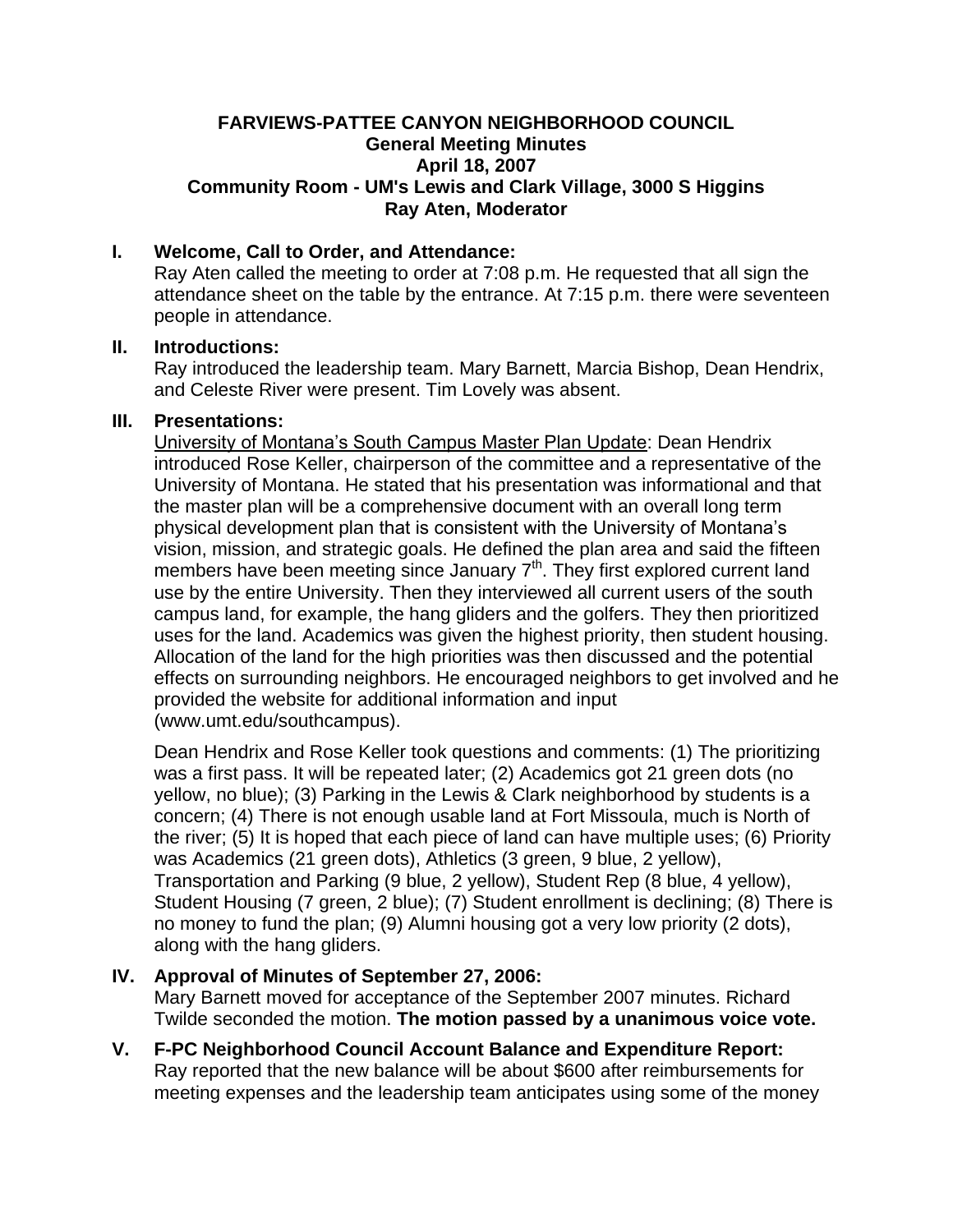for two larger sandwich boards. The remainder will be used to publish and distribute a newsletter for which additional funds are available through Community Forum.

**VI. City Council Representative's Forum: Issues, Questions, and Answers:** Jerry Ballas noted that Missoula is a field of dreams, "Build it and they will come", it's a great place to live and people want to live here and one of the biggest problems for Missoula is growth. Jerry believes his objective is to protect, through his representation, the neighborhoods that have elected him. He reported that the High Park trail is supposed to be done by the end of April. Soon we should be able to walk down a trail and across into High Park and walk a loop trail with benches. In addition a rail fence is being installed on the West side to stop encroachment by developers on Landon's Way. Jerry encouraged viewing public meetings that are presented on MCAT and hopes the number of meetings that are recorded will be expanded. He indicated he does not support raising City Council salaries and is opposed to planned neighborhood clusters.

Jon Wilkins expanded on planned neighborhood clusters. He indicated that the clusters are part of a planning overlay and does not need to consider neighborhood input; there is no right of protest. Also it does not appear to be affordable or attainable housing.

In response to a question, Jerry Ballas pointed out that a planned neighborhood cluster is possible for two to five lots. Over five falls under subdivision regulations. Also, there is an anti-scrapping ordinance to prevent demolishing a house so that two houses can be built. This ordinance is being challenged. Jerry noted that the fire code allows building as close as three feet to the property line.

Jon Wilkins noted that the light ordinance was passed and that it is very community friendly; that a new neighborhood council, Mullen Road, has begun; that a new type of speed bump/traffic calming device is being tested.

Dean Hendrix asked about fence heights and regulations. Jerry and Jon encouraged him to call the building department and see if the builder had a building permit. Klairaine Nichwander commented on the disrupted chip seal on Imperial Way and asked Jerry and Jon to check on the status of the repair. All thanked Jerry and Jon for participating in the forum.

# **VII. Old Business:**

Pattee Canyon Drive Traffic Calming: Ray indicated that Jerry Keene has moved and James Pool was not present to present an update.

Parks Committee – Next Steps on Park Master Planning: Dean Hendrix reported that the neighborhood council has received a \$3000 grant to develop a plan for the neighborhood parks. It will include a charette process to determine needs and viable solutions. All thanked Dean for his efforts to produce the grant application.

#### **VIII. New Business:**

Proposed Bylaws Changes: Ray presented the proposed changes which make the Farviews – Pattee Canyon bylaws consistent with City Ordinance. This change will be voted on at the next general meeting. The proposal is attached.